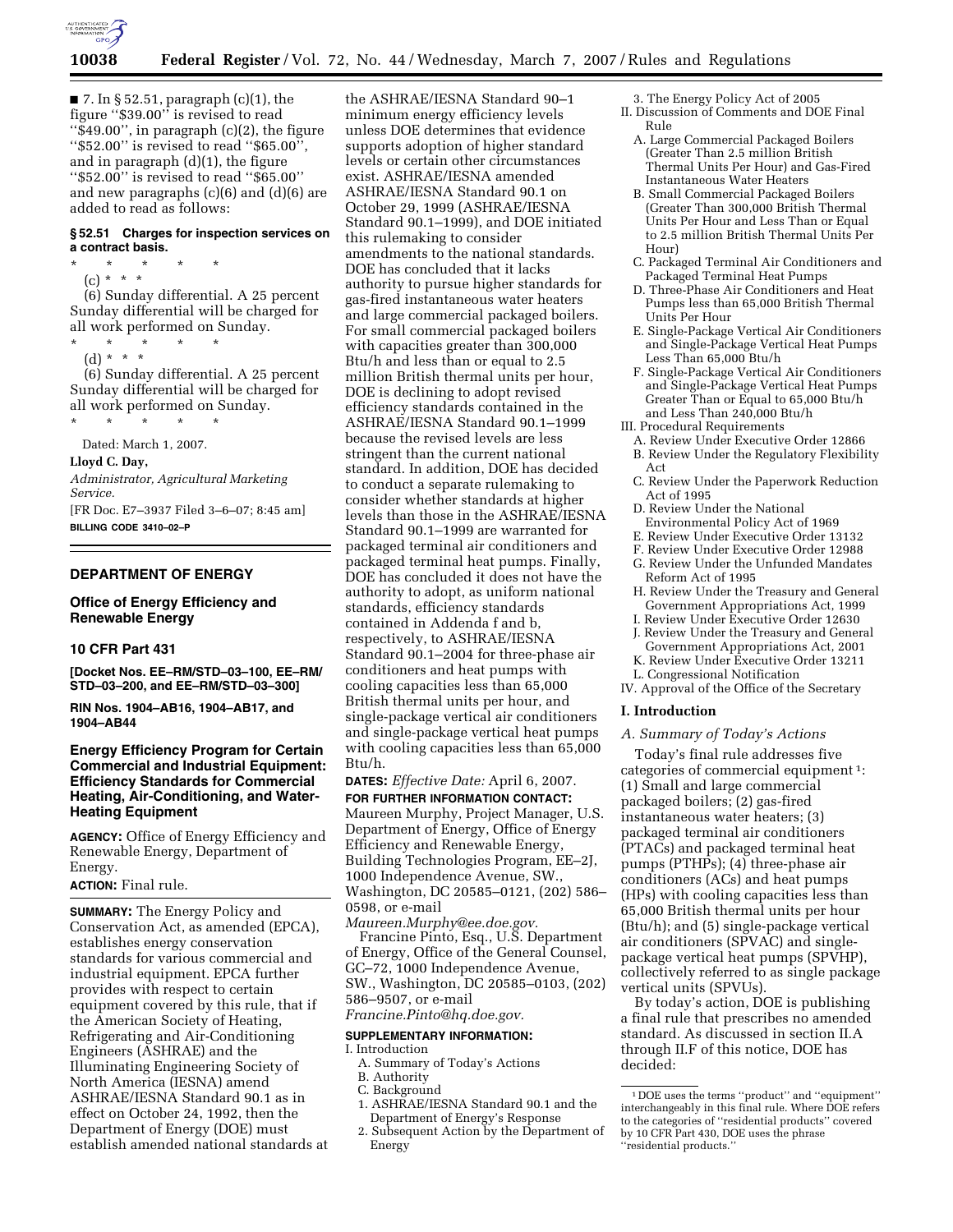(1) Not to amend the standards for large commercial packaged boilers (greater than 2.5 million Btu/h) and gasfired instantaneous water heaters because ASHRAE/IESNA did not amend the levels for these products in ASHRAE/IESNA Standard 90.1–1999 and, thus, did not trigger the provision requiring DOE to amend the standards established under EPCA;

(2) Not to amend the standards for small commercial packaged boilers (greater than 300,000 Btu/h and less than or equal to 2.5 million Btu/h) because the ASHRAE/IESNA Standard 90.1–1999 levels for these products are less stringent than the existing EPCA standards;

(3) Not to amend the standards for packaged terminal air conditioners and packaged terminal heat pumps because DOE will conduct a separate rulemaking to determine if clear and convincing evidence supports standard levels higher than those in ASHRAE/IESNA Standard 90.1–1999;

(4) Not to amend the standards for three-phase air conditioners and heat pumps less than 65,000 Btu/h because EPACT 2005 amended EPCA to provide that only an amendment to ASHRAE/ IESNA Standard 90.1 as in effect on January 1, 2010, triggers DOE to amend the standards established under EPCA;

(5) Not to amend the standards for single-package vertical air conditioners and single-package vertical heat pumps less than 65,000 Btu/h because EPACT 2005 amended EPCA to provide that only an amendment to ASHRAE/IESNA Standard 90.1 as in effect on January 1, 2010, triggers DOE to amend the standards established under EPCA; and

(6) Not to amend the standards for single-package vertical air conditioners and single-package vertical heat pumps greater than or equal to 65,000 Btu/h and less than 240,000 Btu/h because DOE has determined that these products are covered by standards established by EPACT 2005 for large commercial package air conditioning and heating equipment with cooling capacities greater than or equal to 65,000 Btu/h and less than 760,000 Btu/h.

#### *B. Authority*

Part C of Title III of EPCA addresses the energy efficiency of certain types of commercial and industrial equipment. (42 U.S.C. 6311–6317) It contains, for example, specific mandatory energy conservation standards for tankless, gasfired IWHs; PTACs and PTHPs; small and large commercial packaged boilers; and commercial package airconditioning and heating equipment. The latter category includes three-phase ACs and HPs with cooling capacities

less than 65,000 Btu/h, as well as SPVACs and SPVHPs with cooling capacities less than 65,000 Btu/h. (42 U.S.C. 6313(a)(1)–(5))

The energy conservation standards set forth in EPCA for these and related types of commercial and industrial equipment generally correspond to the levels in ASHRAE/IESNA Standard 90.1, effective October 24, 1992 (ASHRAE/IES Standard 90.1–1989). Pursuant to section 342(a)(6)(A)(i) of EPCA, DOE, except in certain circumstances, must amend energy conservation standards for the listed ASHRAE equipment if ASHRAE amends ASHRAE/IESNA Standard 90.1. With respect to certain types of commercial and industrial equipment, including all of the equipment covered by today's rule, prior to the enactment of Energy Policy Act of 2005 (EPACT 2005), any amendment of ASHRAE/IES Standard 90.1, as in effect on October 24, 1992 (the date of enactment of the Energy Policy Act of 1992) would trigger DOE action for adopting amended uniform national standards for this equipment. EPACT 2005 changed the October 24, 1992, date for small and large commercial package air conditioning and heating equipment, so that only an amendment of ASHRAE/ IES Standard 90.1 as in effect on January 1, 2010, would trigger DOE action to adopt amended uniform national standards. Pursuant to EPACT 2005, this provision also applies to ''very large'' commercial package air conditioning and heating equipment. *Id.* Any SPVU with a cooling capacity below 760,000 Btu/h would be within the definition of small, large, or very large commercial package air conditioning and heating equipment. (42 U.S.C. 6311(8)(A)–(D))

Under certain circumstances delineated in EPCA, DOE may adopt standards more stringent than the levels in amendments to ASHRAE/IES Standard 90.1. (42 U.S.C. 6313(6)(A)(i)– (ii)) In any such rulemaking, the rule must contain the amended standard. The Secretary may not prescribe any amended standard that increases maximum allowable energy use, or decreases the minimum required energy efficiency, of the covered equipment.  $(42 \text{ U.S.C. } 6313(a)(6)(B)(ii))$ Furthermore, the Secretary may not prescribe an amended standard if the Secretary publishes a finding that interested persons have established by a preponderance of evidence that the amended standard is likely to result in the unavailability in the United States of products with performance characteristics (including reliability), features, sizes, capacities, and volumes that are substantially the same as those

generally available in the United States at the time of the Secretary's finding. (42 U.S.C. 6313(a)(6)(B)(ii))

### *C. Background*

1. ASHRAE/IESNA Standard 90.1 and the Department of Energy's Response 2

On October 29, 1999, ASHRAE approved and published ASHRAE/ IESNA Standard 90.1–1999, which addressed efficiency levels for many categories of commercial heating, ventilating, air-conditioning (HVAC), and water-heating equipment covered by EPCA. ASHRAE/IESNA Standard 90.1–1999 revised the efficiency levels in ASHRAE/IESNA Standard 90.1–1989 for certain equipment. For the remaining equipment, ASHRAE left the preexisting levels in place after considering revising the levels for some equipment and deferring consideration of others.

Following publication of ASHRAE/ IESNA Standard 90.1–1999, DOE performed a screening analysis for the categories of equipment for which ASHRAE addressed efficiency levels in ASHRAE/IESNA Standard 90.1, to determine what action DOE would take with respect to these levels. 65 FR 10984. Upon completion of the screening analysis, DOE published a notice of document availability and public workshop on May 15, 2000. The May 15, 2000, notice invited written comments on the screening analysis and DOE's planned actions and described the screening analysis and announced its availability to the public. 65 FR 30929. For each equipment category for which ASHRAE adopted or considered an amended efficiency level, the notice stated what action DOE was inclined to take. 65 FR 30935. ASHRAE did not amend the standard levels for threephase ACs and HPs with cooling capacities less than 65,000 Btu/h at that time. However, it was DOE's understanding that the ASHRAE Standard 90.1 committee intended to amend the levels once the DOE rulemaking for residential central air conditioners energy efficiency standards had been completed. Based on ASHRAE's action and DOE's understanding of the ASHRAE Standard 90.1 committee's intention to adopt the same level as DOE adopted for residential central air conditioners, DOE stated that it had decided to take no action until ASHRAE had amended ASHRAE/IESNA Standard 90.1's

<sup>2</sup>A more detailed discussion of the ASHRAE process can be found in DOE's Notice of Availability and request for public comment on this rulemaking published on March 13, 2006 in the **Federal Register**. 71 FR 12634.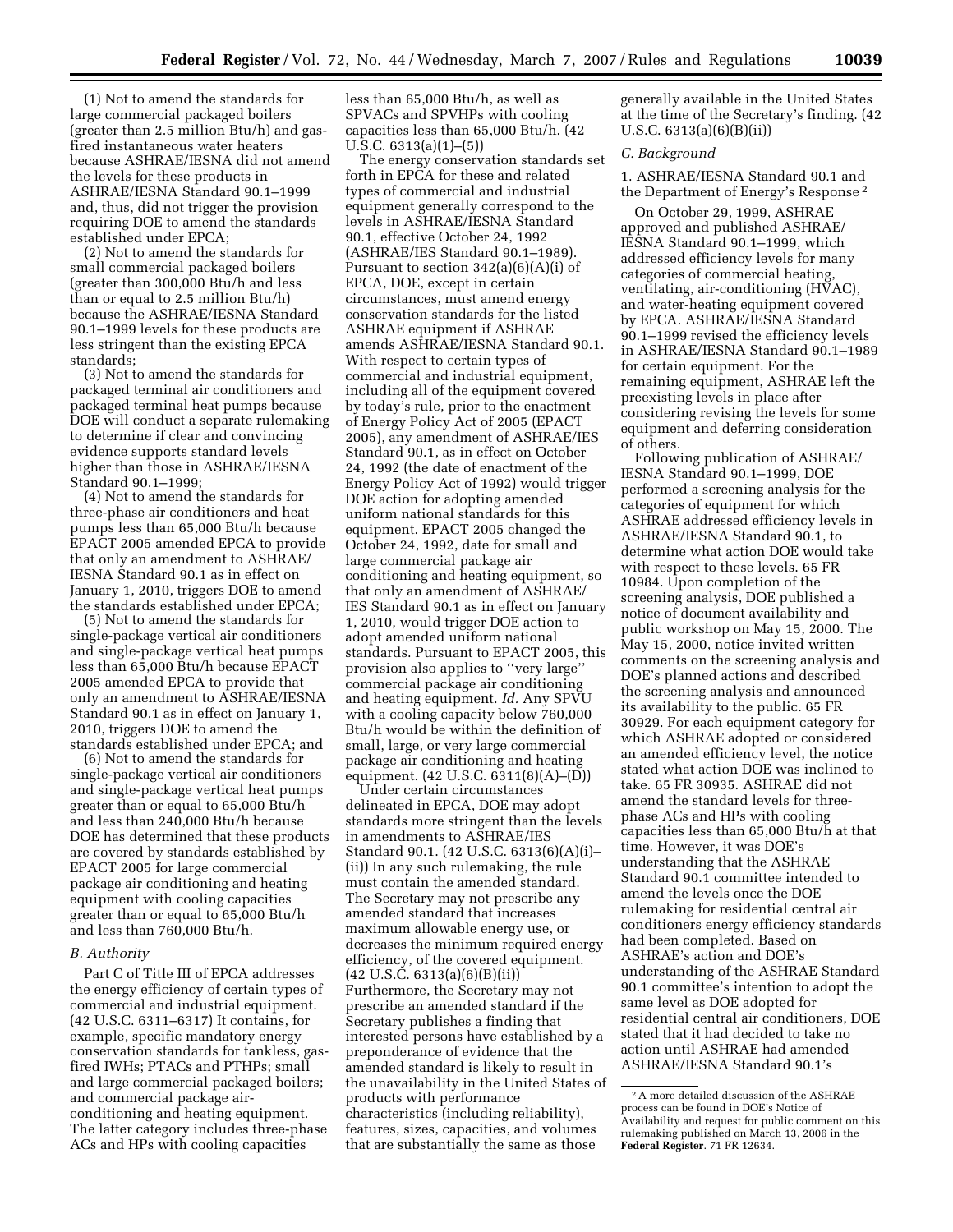efficiency levels for three-phase ACs and HPs with cooling capacities less than 65,000 Btu/h. 71 FR 12643. In Addendum f to ASHRAE/IESNA Standard 90.1–2004, ASHRAE adopted the same minimum energy efficiency standards for this equipment as DOE had adopted for residential central air conditioners. ASHRAE adopted Addendum f to ASHRAE/IESNA Standard 90.1–2004 on April 1, 2006.

Following the public meeting on July 11, 2000, DOE adopted the efficiency levels in ASHRAE/IESNA Standard 90.1–1999 as uniform national standards to replace existing EPCA levels for 18 categories of commercial equipment in the January 2001 final rule. 66 FR 3335, 3336–37, 3349–52

(January 12, 2001). DOE also rejected the ASHRAE/IESNA Standard 90.1– 1999 levels for electric water heaters, leaving the EPCA level in place for that equipment. 66 FR 3337.

In this same final rule, for 11 categories of commercial equipment,3 DOE stated it would evaluate whether to adopt more stringent standards than those contained in ASHRAE/IESNA Standard 90.1–1999. 66 FR 3336–38, 3349–52. For the four categories of three-phase air-conditioning equipment that ASHRAE had not addressed in ASHRAE/IESNA Standard 90.1–1999, DOE understood that ASHRAE intended to amend its efficiency levels for this equipment in conjunction with the then-pending DOE standards

rulemaking for similar, single-phase residential products.4 The standard levels prescribed in EPCA and ASHRAE/IESNA Standard 90.1–1999 for these 15 equipment categories 5 appear in Tables I.1 and I.2. EPACT 2005 included energy efficiency standards for some of these commercial air conditioners and heat pumps; those new standards also appear in Tables I.1 and I.2. EPACT 2005 prescribed more stringent standards than those contained in ASHRAE/IESNA Standard 90.1–1999 for commercial package air-conditioning and heating equipment with cooling capacities between 65,000 Btu/h and 240,000 Btu/h as listed in Table I.1.6

| Table 1.1.—Energy Conservation Standards for Commercial Air Conditioners and Heat Pumps |
|-----------------------------------------------------------------------------------------|
|-----------------------------------------------------------------------------------------|

|                                                                       |                                                                    | Standard efficiency level*                                           |                                                                                                                                                     |                                      |
|-----------------------------------------------------------------------|--------------------------------------------------------------------|----------------------------------------------------------------------|-----------------------------------------------------------------------------------------------------------------------------------------------------|--------------------------------------|
| Product                                                               | Capacity/characteristics                                           | <b>EPCA</b>                                                          | ASHRAE/IESNA<br>standard 90.1-1999                                                                                                                  | <b>EPACT 2005</b>                    |
| Small Commercial Package Air-Condi-<br>tioning and Heating Equipment. | <65 kBtu/h Air-Cooled, 3-Phase, Central<br>Split-System AC, HP     | <b>SEER: 10.0</b><br>HSPF: 6.8                                       | <b>SEER: 10.0</b><br>HSPF: 6.8                                                                                                                      | Not addressed.                       |
|                                                                       | <65 kBtu/h Air-Cooled, 3-Phase, Central<br>Single-Package AC, HP   | <b>SEER: 9.7</b><br><b>HSPF: 6.6</b>                                 | <b>SEER: 9.7</b><br><b>HSPF: 6.6</b>                                                                                                                | Not addressed.                       |
|                                                                       | $\geq$ 65 kBtu/h and <135 kBtu/h Air-Cooled.<br>Central AC         | EER: 8.9**                                                           | EER: 10.3**                                                                                                                                         | EER: 11.2****                        |
|                                                                       | $\geq$ 65 kBtu/h and <135 kBtu/h Air-Cooled.<br>Central HP         | EER: 8.9**<br>$COP: 3.0$ <sup><math>\dagger</math></sup>             | EER: 10.3**<br>COP: 3.2 <sup>†</sup>                                                                                                                | EER: 11.0**<br>COP: 3.3 <sup>†</sup> |
| Large Commercial Package Air-Condi-<br>tioning and Heating Equipment. | $k$ Btu/h and $<$ 240<br>kBtu/h Air-<br>>135<br>Cooled, Central AC | EER: 8.5**                                                           | EER: 9.7**                                                                                                                                          | EER: 11.0****                        |
|                                                                       | $\ge$ 135 kBtu/h and <240 kBtu/h Air-<br>Cooled, Central HP        | EER: 8.5**<br>$COP: 2.9^+$                                           | EER: 9.3**<br>COP: 3.1 <sup>†</sup>                                                                                                                 | EER: 10.6**<br>COP: 3.2 <sup>†</sup> |
| Packaged Terminal Air Conditioners and<br>Heat Pumps.                 | Air-Cooled                                                         | EER, COP vary<br>by capacity<br>according to<br>formulas for<br>each | EER, COP vary by<br>capacity according<br>to formulas for<br>each (different for-<br>mulas for new<br>construction and<br>replacement<br>equipment) | Not addressed.                       |

\*Heating efficiency levels do not apply to cooling-only air conditioners.

\*\*At 95 F dry-bulb temperature.

† At 47 F dry-bulb temperature.

††This EER level applies to equipment that has electric resistance heat or no heating. For all other package air-conditioning equipment with heating system types that are integrated into the equipment, deduct 0.2 EER.

2,500,000 Btu/h, and gas-fired instantaneous water heaters.

4The four categories of three-phase commercial air conditioners and air conditioning hear pumps are: Commercial three-phase, air-source, splitsystem air conditioners with cooling capacities less than 65,000 Btu/h, commercial three-phase, airsource, single split-system heat pumps with cooling capacities less than 65,000 Btu/h, commercial threephase, air-source, single package air conditioners with cooling capacities less than 65,000 Btu/h, and commercial three-phase, air-source, single package

heat pumps with cooling capacities less than 65,000 Btu/h.

5These fifteen products include the eleven products and four categories of commercial threephase commercial air conditioners and air conditioning heat pumps identified above.

6SPVUs are specific types of small and large commercial package air-conditioning and heating equipment. ASHRAE did not recognize and evaluate them as separate equipment categories in ASHRAE/IESNA Standard 90.1–1999, nor did EPCA recognize them as separate equipment categories.

<sup>3</sup>These eleven products include small commercial package air-conditioning and heating equipment with capacities greater than or equal to 65,000 Btu/h and less than 135,000 Btu/h, large commercial package air-conditioning and heating equipment with capacities greater than or equal to 135,000 Btu/h and less than 240,000 Btu/h, packaged terminal air conditioners and heat pumps, small, gas-fired and oil-fired, commercial packaged boilers greater than 300,000 Btu/h and less than or equal to 2,500,000 Btu/h, large, gas-fired and oilfired, commercial packaged boilers greater than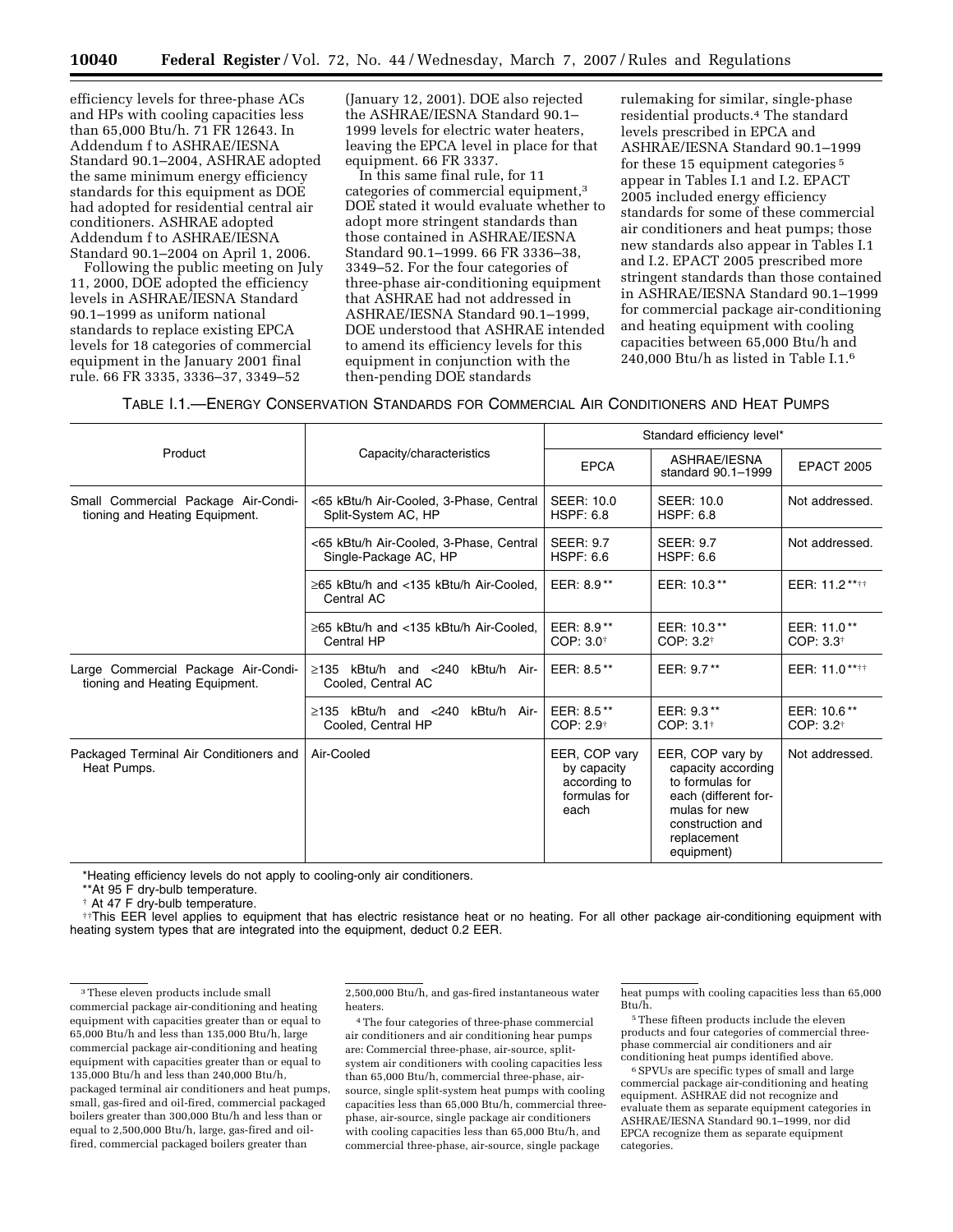# TABLE I.2.—ENERGY CONSERVATION STANDARDS FOR COMMERCIAL BOILERS AND WATER HEATERS\*

|                                             |                                    | Standard efficiency level**                                |                                                            |  |
|---------------------------------------------|------------------------------------|------------------------------------------------------------|------------------------------------------------------------|--|
| Product<br>Capacity/characteristics         |                                    | <b>EPCA</b>                                                | ASHRAE/IESNA<br>standard 90.1-1999                         |  |
| Boilers, Oil- and Gas-<br>Packaged<br>Fired | >300 kBtu/h<br>$\leq$ 2.500 kBtu/h | Combustion Efficiency**:<br>Gas-Fired-80%<br>Oil-Fired-83% | Thermal Efficiency**:<br>Gas-Fired-75%<br>Oil-Fired-78%    |  |
|                                             | >2.500 kBtu/h                      | Combustion Efficiency**:<br>Gas-Fired-80%<br>Oil-Fired-83% | Combustion Efficiency**:<br>Gas-Fired-80%<br>Oil-Fired-83% |  |
| Gas-Fired<br>Instantaneous<br>Heaters       | $<$ 10 gallons<br>Water            | Thermal Efficiency: 80%                                    | Thermal Efficiency: 80%                                    |  |

\*EPACT 2005 did not address this equipment.

\*\*At maximum rated capacity.

2. Subsequent Action by the Department of Energy

DOE reviewed the energy savings potential of increased energy efficiency levels for several types of equipment covered by ASHRAE/IESNA Standard

90.1–1999 and, on March 13, 2006, issued a notice of document availability and request for comments (hereafter referred to as the March 2006 NOA) in the **Federal Register** announcing the availability of a Technical Support Document (TSD) that set forth this

review, and requested public comment on the TSD. 71 FR 12634. In the March 2006 NOA, DOE also announced the approaches it was inclined to take for the equipment as summarized in Table I.3, below. *Id* at 12637.

### TABLE I.3.—SUMMARY OF POTENTIAL DOE ACTIONS BY PRODUCT AS STATED IN THE MARCH 2006 NOA

| Product                                                 | DOE's action                                                                                                                                                                                                     |
|---------------------------------------------------------|------------------------------------------------------------------------------------------------------------------------------------------------------------------------------------------------------------------|
| Small Commercial Packaged Boilers (0.3-2.5<br>MMBtu/h). | Initiate a rulemaking to consider more stringent standards.<br>Reject ASHRAE/IESNA Standard 90.1-1999 efficiency levels.                                                                                         |
|                                                         | DOE does not have authority to pursue a standard level higher than those specified in<br>ASHRAE/IESNA Standard 90.1-1999.                                                                                        |
| Large Commercial Packaged Boilers (>2.5<br>MMBtu/h).    | DOE does not have authority to pursue a standard level higher than those specified in<br>ASHRAE/IESNA Standard 90.1-1999.                                                                                        |
| Three-Phase ACs and HPs $(65,000 Btu/h) $               | Adopt Addendum f to ASHRAE/IESNA Standard 90.1–2004 once ASHRAE formally adopts<br>this addendum.                                                                                                                |
|                                                         | DOE invited comments on the potential energy savings estimates and the appropriateness of<br>adopting as federal standards the efficiency levels contained in Addendum b of ASHRAE/<br>IESNA Standard 90.1-2004. |

#### 3. The Energy Policy Act of 2005

DOE's authority to amend Federal energy conservation standards for equipment covered by ASHRAE/IES Standard 90.1 (ASHRAE equipment) is found in 42 U.S.C. 6313(a)(6), which, as amended by EPACT 2005, states as follows:

(6)(A)(i) If ASHRAE/IES Standard 90.1, as in effect on January 1, 2010, is amended with respect to any small commercial package air conditioning and heating equipment, large commercial package air conditioning and heating equipment, and very large commercial package air conditioning and heating equipment, or if ASHRAE/IES Standard 90.1, as in effect on October 24, 1992, is amended with respect to any packaged terminal air conditioners, packaged terminal heat pumps, warm-air furnaces, packaged boilers, storage water heaters, instantaneous water heaters, or unfired hot water storage tanks, the Secretary shall establish an amended uniform national standard for that product at the minimum

level for each effective date specified in the amended ASHRAE/IES Standard 90.1, unless the Secretary determines, by rule published in the **Federal Register** and supported by clear and convincing evidence, that adoption of a uniform national standard more stringent than such amended ASHRAE/IES Standard 90.1 for such product would result in significant additional conservation of energy and is technologically feasible and economically justified.

(ii) If ASHRAE/IES standard 90.1 is not amended with respect to small commercial package air conditioning and heating equipment, large commercial package air conditioning and heating equipment, and very large commercial package air conditioning and heating equipment during the 5-year period beginning on the effective date of a standard, the Secretary may initiate a rulemaking to determine whether a more stringent standard—

(I) Would result in significant additional conservation of energy; and

(II) Is technologically feasible and economically justified.

Pursuant to this section, DOE's authority to amend energy conservation standards for the listed ASHRAE equipment is triggered by ASHRAE action amending ASHRAE/IES Standard 90.1. With respect to small and large commercial package air conditioning and heating equipment (as well as all other ASHRAE equipment listed in this

 $(42 \text{ U.S.C. } 6313(a)(6)(A)(i)–(ii))^7$ 

section), prior to the enactment of EPACT 2005, any amendment of ASHRAE/IES Standard 90.1, as in effect on October 24, 1992, (the date of enactment of the Energy Policy Act of 1992) would trigger DOE action for adopting amended uniform national standards. EPACT 2005 changed the October 24, 1992, date for the

<sup>7</sup> DOE does not have the authority to establish energy conservation standards for the ASHRAE equipment on its own initiative. ASHRAE sets voluntary guidelines for this equipment in ASHRAE/IESNA Standard 90.1.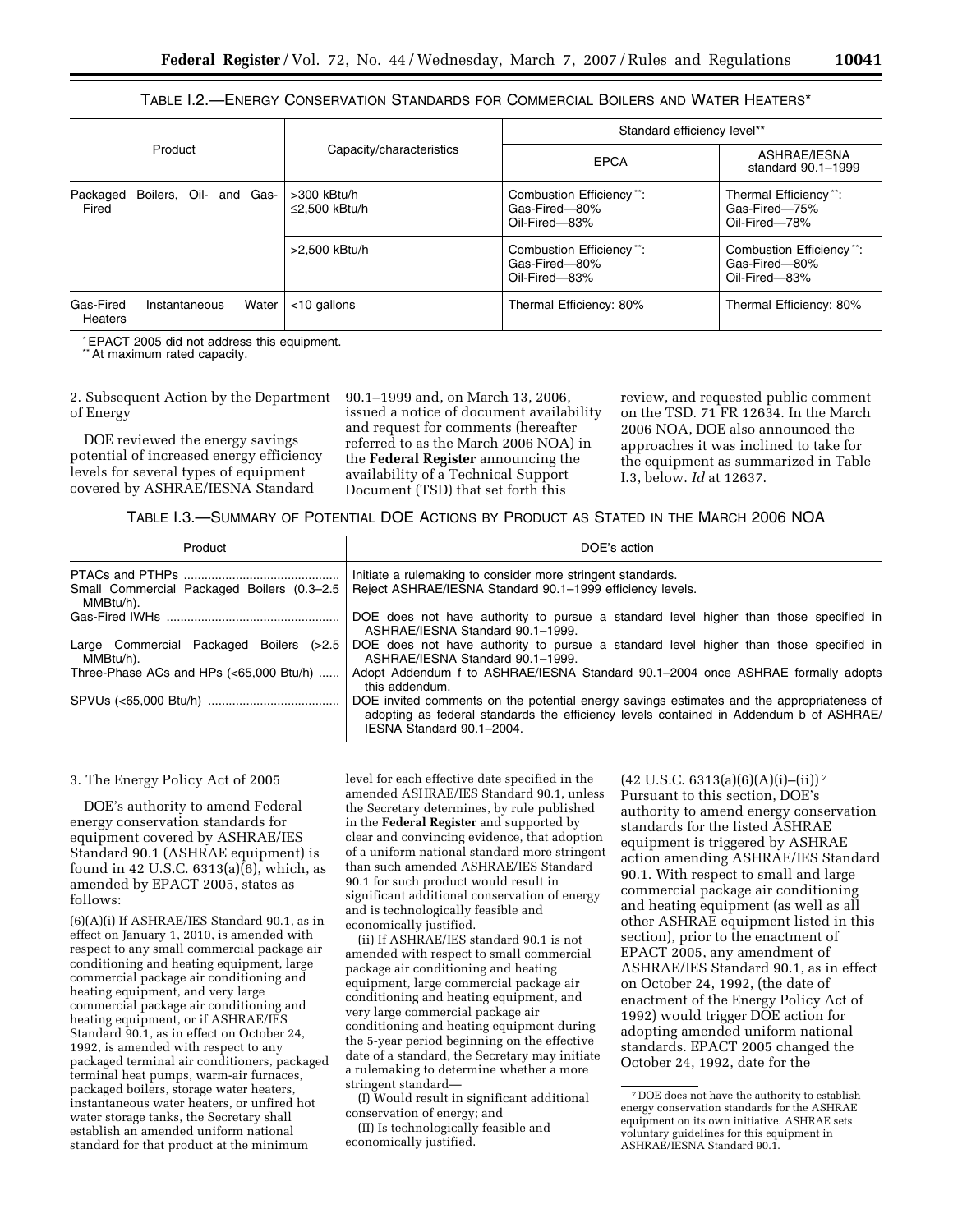commercial package air conditioning and heating equipment, so that only an amendment of ASHRAE/IES 90.1 as in effect on January 1, 2010, would trigger DOE action to adopt amended uniform national standards. This provision applies to small and large air conditioning and heating equipment, as well as to very large equipment, which EPACT 2005 added to EPCA.

In addition, section 136(b) of EPACT 2005 amended section 342(a) of EPCA (42 U.S.C. 6313(a)) by prescribing new energy conservation standards for certain small (greater than or equal to 65,000 Btu/h to less than 135,000 Btu/ h), for large (greater than or equal to 135,000 Btu/h to less than 240,000 Btu/ h), and for very large (greater than or equal to 240,000 Btu/h to less than 760,000 Btu/h) commercial package air conditioners and heat pumps.8 DOE concluded that the EPACT 2005 standards implicitly cover SPVUs greater than or equal to 65,000 Btu/h to less than 760,000 Btu/h as further discussed below, but EPACT 2005 standards do not address or cover SPVUs less than 65,000 Btu/h. 71 FR 12634, 12638.

#### **II. Discussion of Comments**

*A. Large Commercial Packaged Boilers (Greater Than 2.5 Million British Thermal Units Per Hour) and Gas-Fired Instantaneous Water Heaters* 

EPCA specifies minimum energy conservation standards for certain categories of commercial equipment, including gas-fired IWHs and large commercial packaged boilers. (42 U.S.C. 6313(a)(1)–(5)) ASHRAE/IESNA Standard 90.1 also covers these types of equipment, and the efficiency requirements in EPCA correspond with the ASHRAE/IESNA Standard 90.1– 1989 levels effective October 24, 1992. (42 U.S.C. 6313(a)(4) and (5))

ASHRAE, in adopting ASHRAE/ IESNA Standard 90.1–1999, left in place the pre-existing ASHRAE/IES Standard 90.1–1989 minimum efficiency levels for gas-fired IWHs and large commercial packaged boilers. Thus, the efficiency levels in ASHRAE/IESNA Standard 90.1–1999 for this equipment are the same as the ASHRAE/IES Standard 90.1–1989 and EPCA levels.

In the March 1, 2000, notice of preliminary screening analysis, the May

15, 2000, notice of document availability and public workshop, and the January 2001 final rule, DOE indicated its belief that it had the authority to consider more stringent standard levels for equipment for which ASHRAE had considered adopting more stringent levels but declined to change the efficiency levels for such equipment when publishing ASHRAE/IESNA Standard 90.1–1999. 71 FR 12642. However, in the March 2006 NOA, DOE reexamined its authority under EPCA to amend standards for gas-fired IWHs and large commercial package boilers and concluded that its earlier view was in error. 71 FR 12642

Specifically, DOE has concluded that the statutory trigger that requires DOE to adopt uniform national standards based on ASHRAE action is for ASHRAE to amend a standard for any of the equipment listed in EPCA section 342(a)(6)(A)(i) (42 U.S.C. 6313  $(a)(6)(A)(i)$  by increasing the energy efficiency level for that equipment type. If ASHRAE merely considers raising the standards for any of the listed equipment in this section, except for small, large, and very large commercial package air conditioning and heating equipment, but ultimately decides to leave the standard levels unchanged or lowers the standard, DOE does not have the authority to conduct a rulemaking for higher standards for that equipment. With respect to small, large, and very large commercial package air conditioning and heating equipment, under 42 U.S.C. 6313 (a)(6(A)(ii), DOE has the authority to initiate a rulemaking proceeding to determine whether more stringent standards are justified if ASHRAE has not amended standards for this equipment within five years following the effective date of a standard. Furthermore, if ASHRAE amends its standards with more stringent standards for a specific subset of the listed equipment, consistent with the above exception, DOE only has the authority to adopt the ASHRAE levels for the specific subset of equipment and its effective dates specified in the amended ASHRAE standard. DOE may under certain circumstances delineated in EPCA adopt a standard more stringent than the amended level in ASHRAE/IESNA Standard 90.1.

Before DOE can adopt an ASHRAE standard for a product pursuant to section 342, the plain language in section 342 requires that ASHRAE must have amended the standard in ASHRAE/IESNA Standard 90.1 for that specific product. Once ASHRAE has amended a standard for ''any'' equipment listed in section 342, section 342 requires the Secretary to ''establish

an amended uniform national standard for *that* product at the minimum level for each effective date specified in the amended ASHRAE/IESNA Standard 90.1, unless the Secretary determines \* \* \* that adoption of a \* \* \* more stringent [standard] for *such* product'' is warranted. (*Id. Emphasis added.*) The authority provided in section 342(a)(6)(a)(i) is clearly limited to only those products for which ASHRAE has amended the standard; *i.e.*, authority for ''that product.''

The intent of section 342, generally, is for DOE to maintain uniform national standards consistent with those set in ASHRAE/IESNA Standard 90.1. Given this intent, if ASHRAE has not amended a standard for a product subject to section 342, there is no change which would require action by DOE to consider amending the uniform national standard to maintain consistency with ASHRAE/IESNA Standard 90.1.

In the case of large commercial packaged boilers and gas-fired IWHs, ASHRAE considered amending the standards but ultimately chose not to do so. Therefore, the statutory trigger for DOE to adopt ASHRAE's amended standards did not occur with respect to this equipment. Contrary to stakeholder argument, DOE does not have the authority to amend the standards for large commercial packaged boilers and gas-fired IWHs based on ASHRAE's amendments to ASHRAE/IESNA Standard 90.1, which did not amend the standards for large commercial packaged boilers and gas-fired IWHs. The statutory language specifically links ASHRAE's action in amending standards for specific equipment to DOE's action for those same equipment. Accordingly, since ASHRAE did not amend standards for this equipment, DOE has no rulemaking authority to amend standards for this equipment at this time.

The Alliance to Save Energy (ASE), the American Council for an Energy-Efficient Economy (ACEEE), the Appliance Standards Awareness Project (ASAP), the Natural Resources Defense Council (NRDC), the Northeast Energy Efficiency Partnerships (NEEP), and the Northwest Power and Conservation Council (NWPCC) submitted a combined comment (collectively referred to as ''Joint Comment'') which stated that DOE must review the standards for both large commercial packaged boilers and gas-fired IWHs. (Joint Comment, No. 27 at pp. 3–4) 9 The

<sup>8</sup>Single package vertical air conditioners and single package vertical heat pumps that are within these capacity ranges are small, large and very large commercial package air conditioners and heat pumps since they are commercial products (*i.e.*, distributed for commercial applications) and meet EPCA's definition for ''commercial package air conditioning and heating equipment.'' (42 U.S.C. 6311(8))

<sup>9</sup>A notation in the form ''Joint Comment, No. 27 at pp. 3–4'' identifies a written comment DOE has received and has included in the docket of this rulemaking. This particular notation refers to a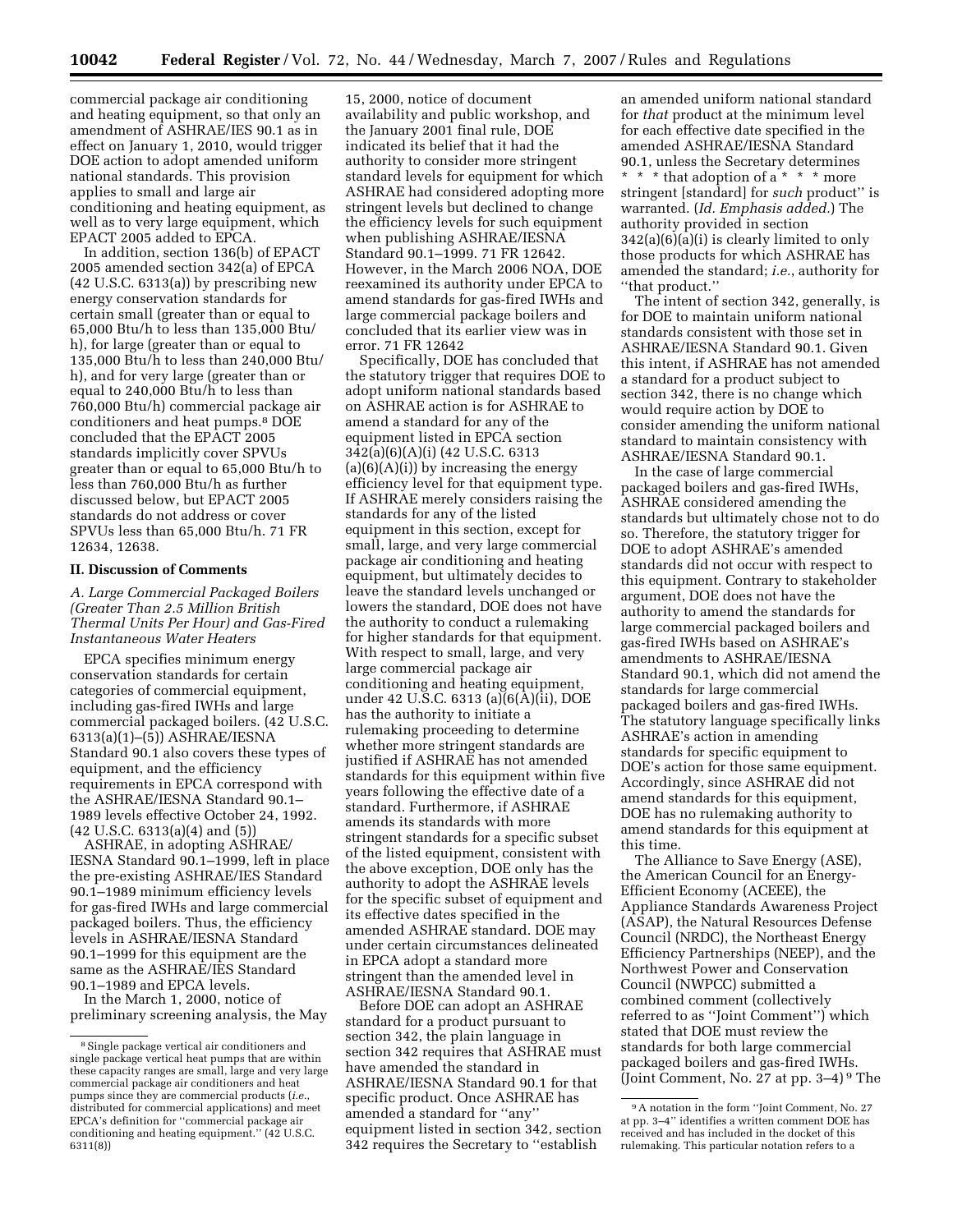Joint Comment asserted that ASHRAE's ''comprehensive review of all EPCArelated standards which culminated in issuance of ASHRAE 90.1–1999 triggers the required review by DOE of all EPCA standards based on ASHRAE 90.1'' Furthermore, the Joint Comment claimed that ASHRAE should not be permitted to shelter specific standards from DOE review by leaving them unchanged. However, the Joint Comment did not provide a rationale for DOE to reject the position taken in the March 2006 NOA and discussed above. Therefore, DOE does not believe the Joint Comment provided any information that would cause DOE to change its interpretation of EPCA as explained the March 2006 NOA and explained above. DOE rejects the Joint Comment's position.

Additionally, the Joint Comment suggested that if ASHRAE revises a standard for a subset of a product class, then DOE is required under EPCA to consider revised standards for the larger product class. For large commercial packaged boilers, the Joint Comment suggested that DOE is obligated to conduct a standards rulemaking instead of leaving the ASHRAE/IESNA Standard 90.1–1989 levels in place. The Joint Comment noted that when ASHRAE developed ASHRAE/IESNA Standard 90.1–1999, it examined efficiency levels for all packaged boilers, it created two product classes—''small boilers'' and ''large boilers''—and it set a new efficiency level for small boilers while leaving in place the existing level for large boilers. The Joint Comment asserted that ASHRAE's revision of efficiency levels for the newly created product class of ''small boilers'' triggers a review of the entire category of packaged boilers as defined by EPCA. The Joint Comment further contended that DOE's proposed position that it lacks authority to review the standard level for large boilers means that ASHRAE has unfettered power to create new classes of equipment and to shelter them from DOE review and from higher national standards. This, they contended, would conflict with the intent of EPCA that ASHRAE have the lead in developing higher standards for certain equipment, but that these standards are subject to DOE review. (Joint Comment, No. 27, pp. 3–4) However, based on the language of EPCA (42 U.S.C. 6313 (a)(6)(A)(i)), discussed above, DOE finds no basis for

accepting the Joint Comments' contention that ASHRAE's revision of efficiency levels for a product class or subclass triggers a review by DOE of the standards for that entire product category.

In sum, DOE does not believe the Joint Comment provides a basis for DOE to conclude that the interpretation presented in the March 2006 NOA (71 FR 12634) was incorrect. Accordingly, since ASHRAE did not amend the efficiency levels in ASHRAE/IESNA Standard 90.1–1999 for large commercial packaged boilers or gasfired IWHs, DOE concludes it does not have the authority to increase the current standard levels for such equipment.

*B. Small Commercial Packaged Boilers (Greater Than 300,000 British Thermal Units Per Hour and Less Than or Equal to 2.5 Million British Thermal Units Per Hour)* 

EPCA prescribes a minimum combustion efficiency of 80 percent for gas-fired commercial packaged boilers and 83 percent for oil-fired commercial packaged boilers, regardless of capacity. (42 U.S.C. 6313(a)(4)(C)–(D)) ASHRAE/ IESNA Standard 90.1–1999 prescribes for small boilers (greater than 300 thousand Btu/h and less than or equal to 2.5 million Btu/h) thermal efficiency levels of 75 percent for gas-fired equipment and 78 percent for oil-fired equipment. In January 2001, when it adopted as Federal standards certain efficiency levels in ASHRAE/IESNA Standard 90.1–1999, DOE stated that it would evaluate whether standard levels higher than those in ASHRAE/IESNA Standard 90.1–1999 are justified for small commercial packaged boilers. 66 FR at 3336–38, 3349–52.

In the March 2006 NOA, DOE tentatively concluded that the ASHRAE/ IESNA Standard 90.1–1999 thermal efficiency levels for small commercial packaged boilers would have the effect of lowering minimum combustion efficiency levels required by EPCA by allowing increased energy consumption. 71 FR 12640. Thermal and combustion efficiency are related in that thermal efficiency is a function of both flue losses (*i.e.*, combustion efficiency) and jacket losses, although the amounts of these two types of losses in a given boiler can be independent of one another. DOE observed that the minimum thermal efficiency levels in ASHRAE/IESNA Standard 90.1–1999 appear to be lower than the average thermal efficiencies of boilers that minimally comply with the EPCA's combustion energy efficiency standards. 71 FR 12640. The practical consequence

of setting thermal efficiency standards at levels lower than the thermal efficiencies of existing equipment would allow for the possibility of equipment having lower combustion efficiencies than EPCA permits, meaning that the current minimum required efficiency would be decreased in violation of 42 U.S.C. 6313(a)(6)(B)(ii)). Consequently, DOE stated in the March 2006 NOA that it was inclined to reject the ASHRAE/ IESNA Standard 90.1–1999 levels for small commercial packaged boilers and leave the existing EPCA standards in place. 71 FR 12641

DOE did not receive any comments objecting to its rejection of the ASHRAE/IESNA Standard 90.1–1999 levels for small commercial packaged boilers, although the Joint Comment argued that DOE must move forward with a rulemaking for commercial boilers instead of leaving the ASHRAE/ IESNA Standard 90.1–1989 levels in place as national standards for small packaged boilers. The Joint Comment noted that these standards are 17 years old, and claimed the March 2006 NOA and TSD demonstrate that more stringent levels for small commercial packaged boilers than those in ASHRAE/IESNA Standard 90.1–1999 are technologically feasible and economically justifiable. The Joint Comment also indicated that the magnitude of the potential energy savings for this equipment provides a more than ample reason for DOE to reexamine this standard. (Joint Comment, No. 27, p. 3)

While DOE agrees with the Joint Comment that the ASHRAE/IESNA Standard 90.1 levels for this equipment have been in place since 1989 and that more energy efficient equipment can save energy, the mere potential for energy savings does not justify a DOE rulemaking. As stated above, DOE is rejecting the amended ASHRAE/IESNA Standard 90.1–1999 efficiency levels for small commercial packaged boilers and believes that, consistent with section 342 in EPCA, the proper venue to consider more stringent standards for this equipment is the ASHRAE process itself. Moreover, as noted by the Joint Comment, ACEEE has recommended to ASHRAE that it amend ASHRAE/IESNA Standard 90.1 to adopt new, more stringent standards for this equipment. DOE commends ACEEE's initiative, and encourages ASHRAE to examine whether more stringent standards are warranted for this equipment.

Furthermore, DOE considered whether ASHRAE's action to reduce the standard for a class or type of commercial equipment would be a

comment (1) by the Joint Comment, (2) in document number 27 in the docket of this rulemaking (maintained in the Resource Room of the Building Technologies Program), and (3) appearing on page 3 and 4 of document number 27.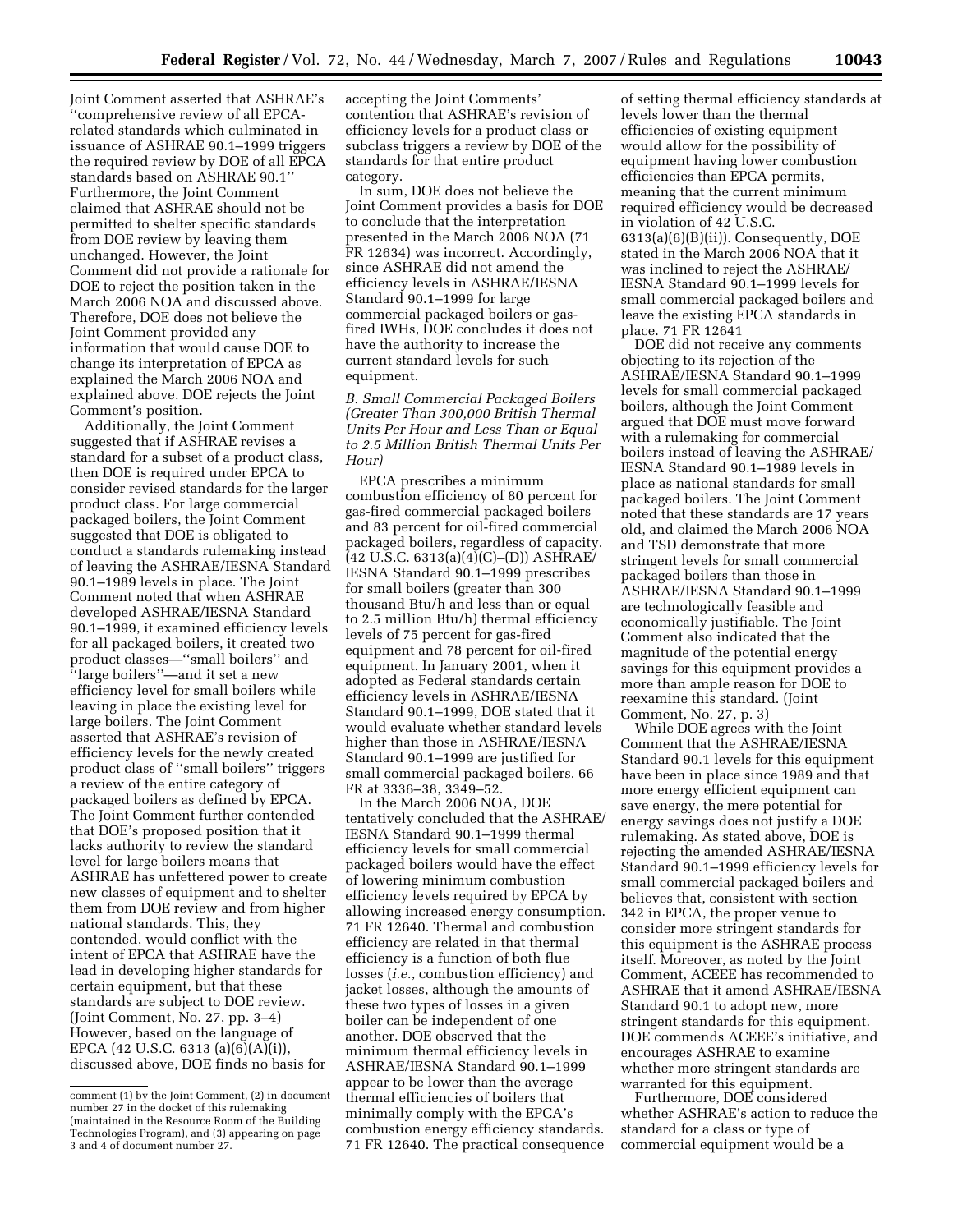change in the standard that would trigger a DOE standards rulemaking. DOE has concluded that such an action by ASHRAE would not trigger a DOE rulemaking since EPCA is clear that DOE cannot change a standard to reduce its stringency. (42 U.S.C. 6313(a)(6)(B)(ii)) Both Part B for consumer products and Part C for commercial and industrial equipment direct that ''[t]he Secretary may not prescribe any amended standard \* \* \* which increases the maximum allowable energy use, or decreases the minimum required energy efficiency \* \* \*'' (42 U.S.C. 6295(o)(1) and 42 U.S.C. 6313 (a)(6)(B)(ii), respectively) It is a fundamental principle in EPCA's statutory scheme that DOE cannot amend standards downward; that is, weaken standards, from those that have been published as a final rule. *Natural Resources Defense Council* v. *Abraham,*  355 F.3d 179 (2nd Cir. 2004).

Therefore, DOE believes that in order to consider amended efficiency levels for this equipment, DOE must review the amended ASHRAE/IESNA Standard 90.1 to determine if it meets this EPCA requirement and if it does not meet this EPCA requirement, that is, if the efficiency levels in the amended ASHRAE/IESNA Standard 90.1 are less stringent than existing standards, DOE cannot further consider the amended efficiency levels. Accordingly, as stated in the March 2006 NOA, today's final rule will leave the existing EPCA standards in place for small commercial boilers.

#### *C. Packaged Terminal Air Conditioners and Packaged Terminal Heat Pumps*

Section 342(a)(3) of EPCA (42 U.S.C. 6313(a)(3)) and ASHRAE/IESNA Standard 90.1–1999 set forth energy conservation standards for PTACs and PTHPs, which are collectively referred to as PTAC/HPs in today's notice of final rulemaking. The energy conservation standards in ASHRAE/ IESNA Standard 90.1–1999 vary based on the cooling capacity of the equipment.

EPCA prescribes a single formula for determining the minimum cooling efficiency (EER) for all PTAC/HPs and a single formula for computing the minimum heating efficiency (COP) for all PTHPs. In contrast, ASHRAE/IESNA Standard 90.1–1999 further delineates the product categories and consists of two sets of formulas for calculation of the energy conservation standards. One set is for PTAC/HPs with wall sleeves less than 16 inches high and 42 inches wide, and a label indicating the equipment is for replacement use, which ASHRAE/IESNA Standard 90.1–

1999 classifies as ''replacement'' units. The other formula is for all other PTAC/ HPs, which ASHRAE/IESNA Standard 90.1–1999 classifies as ''new construction'' units. The resulting minimum efficiency levels for ''replacement'' units are slightly higher than the EPCA levels, and the levels for ''new construction'' units are substantially higher than the EPCA levels. In addition, ASHRAE/IESNA Standard 90.1–1999 have slightly different requirements for the cooling modes of PTACs and PTHPs, whereas EPCA prescribes a single formula for air conditioners and heat pumps.

In the March 2006 NOA, DOE recognized that the market for PTACs and PTHPs has substantially changed since publication of the January 2001 final rule. 71 FR 12639. DOE stated in the March 2006 NOA that the market has changed to efficiency levels at or above the levels in ASHRAE/IESNA Standard 90.1–1999 in the absence of Federal standards. DOE examined the January 2003 Air-Conditioning and Refrigeration Institute (ARI) Directory for PTAC/HPs and found that 52 percent of the listed PTACs are at, or above, the ASHRAE/IESNA Standard 90.1–1999 efficiency level for new construction equipment, and 98 percent of the listed PTACs are at or above the ASHRAE/ IESNA Standard 90.1–1999 efficiency level for replacement equipment. *Id.* In addition, DOE found that 72 percent of the listed PTHPs are at or above the ASHRAE/IESNA Standard 90.1–1999 efficiency level for new construction equipment and 99 percent of the listed PTHPs are at or above the ASHRAE/ IESNA Standard 90.1–1999 efficiency level for replacement equipment. *Id.* 

DOE also indicated in the March 2006 NOA that even though the potential energy savings in the revised analysis have been reduced, it believed there is a possibility of clear and convincing evidence that more stringent standard levels for PTACs and PTHPs would result in significant additional energy savings, and would be technologically feasible and economically justified. Therefore, DOE stated it was inclined to seek a more stringent standard level than in ASHRAE/IESNA Standard 90.1– 1999 for PTACs and PTHPs through the rulemaking process. 71 FR 12639.

DOE received several comments on the proposed decision to seek a more stringent standard level than the efficiency levels in ASHRAE/IESNA Standard 90.1–1999 for PTACs and PTHPs. ARI commented that the technical information regarding DOE's analysis does not support moving forward with a separate rulemaking. ARI believes that 0.103 quads of potential

energy savings in the TSD is significantly less than the 0.561 quads originally estimated by DOE for PTAC/ PTHP, and that DOE should reject 0.103 quads saved over a 25-year period as being a ''significant'' amount of energy. Furthermore, ARI stated that manufacturers are voluntarily striving to meet ASHRAE/IESNA Standard 90.1– 1999 requirements. However, ARI went on to note that close to 50 percent of the PTACs listed in the ARI directory are still rated below ASHRAE/IESNA Standard 90.1–1999 efficiency levels, which, in ARI's opinion, demonstrates the importance of establishing a national standard. (ARI, No. 26 at p. 2)

Even though the potential energy savings in DOE's revised analysis has been reduced, DOE believes there is a reasonable likelihood that more stringent standard levels for PTACs and PTHPs would result in significant energy savings and be technically feasible and economically justified. The estimated savings of 0.103 quads would be comparable to the savings resulting from some other efficiency standards established under EPCA. Furthermore, under section 325(o)(3)(B) of the Act, the Department is prohibited from adopting a standard for a product if that standard would not result in ''significant'' energy savings. While the term ''significant'' has never been defined in the Act, the U.S. Court of Appeals, in *Natural Resources Defense Council* v. *Herrington,* 768 F.2d 1355, 1373 (DC Cir. 1985), concluded that Congressional intent in using the word ''significant'' was to mean ''non-trivial.'' Therefore, based on the above, DOE does not agree with ARI's assertion and believes that the energy savings that could result from standards for PTACs and PTHPs, while not as large as the savings potential for some other standards, are significant and warrant consideration in a separate rulemaking. In addition, DOE believes there is a possibility that further evaluation of more stringent standard levels for PTACs and PTHPs are warranted, in part, because the market has changed, in the absence of Federal standards, to efficiency levels at or above the levels in ASHRAE/IESNA Standard 90.1–1999 for PTACs and PTHPs.10 71 FR 12639.

DOE has therefore decided to explore more stringent efficiency levels than in ASHRAE/IESNA Standard 90.1–1999 for PTACs and PTHPs through a separate rulemaking, which DOE expects to complete in August 2008.

<sup>10</sup>The price of electricity and forecasts of electricity prices, for example, have changed and more stringent standards than analyzed may prove to be economically justified.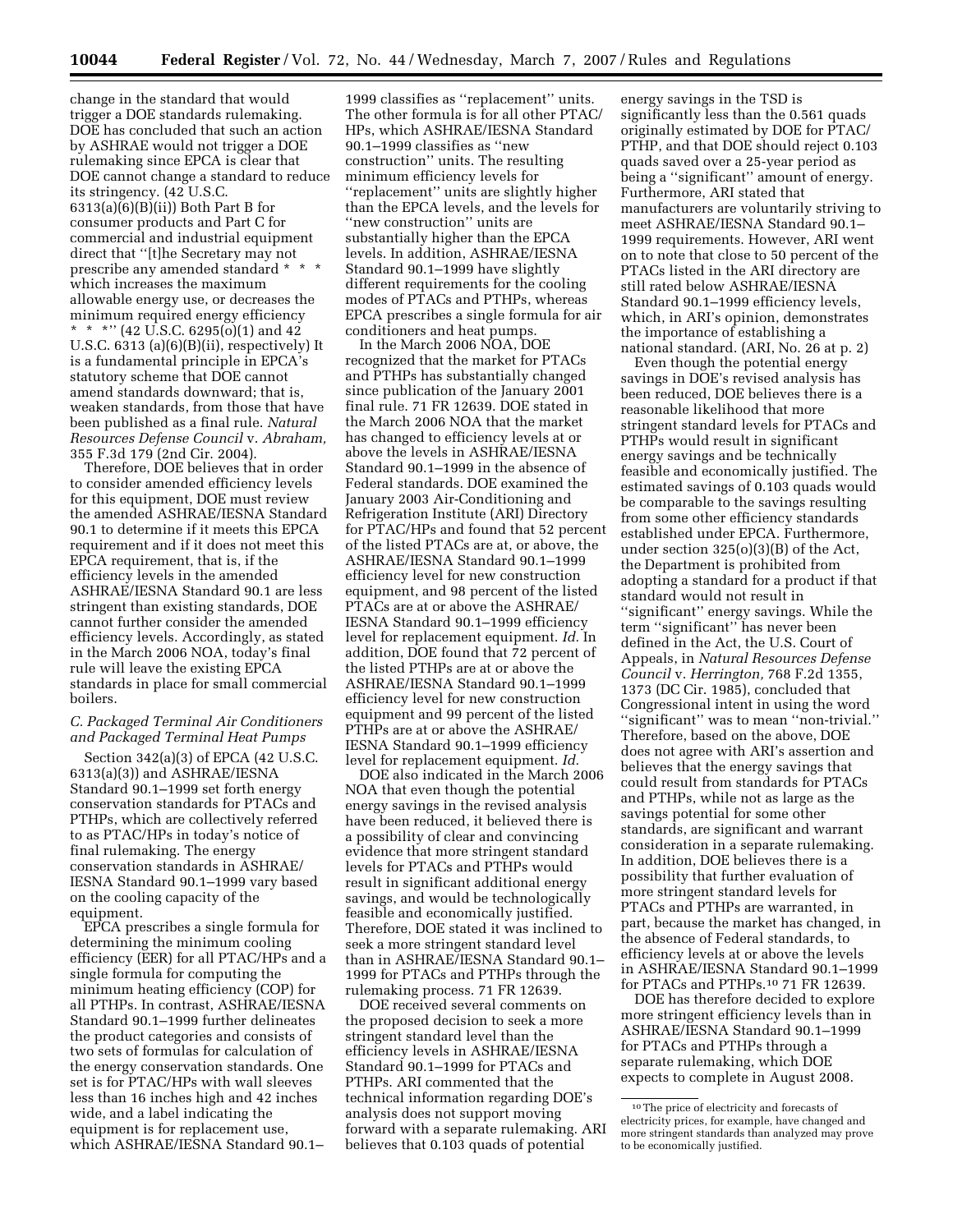(See Department of Energy Regulatory Agenda, RIN: 1904-AB44, 71 FR 73183, December 11, 2006)

The Edison Electric Institute (EEI) commented that DOE should take into account the refrigerant phaseout that starts in 2010 when considering higher standards for PTACs and PTHPs. EEI maintained that when the effects of the new refrigerants combined with the space limitations on this product are considered, they will have a significant impact on the efficiency levels that are available. (EEI, No. 25 at p. 2)

EEI commented that it is currently unaware of any PTAC or PTHP equipment that uses R–410A, the refrigerant being used to replace R–22 in other air-conditioning equipment. Therefore, EEI stated its belief that DOE will not have current data on baseline or high efficiency equipment that DOE can use to make a technical or economic judgment for a new efficiency standard. (EEI, No. 25 at p. 2)

ARI stated its concern that DOE's analysis focuses exclusively on units operating with R–22, a refrigerant that will be phased out on January 1, 2010. According to the EPACT timetable, any amended energy conservation standards for this equipment would come into effect no sooner than September 2012, well after the phaseout of R–22. Consequently, ARI stated that it does not believe that any of the efficiency data that DOE has collected for its analyses can be used when DOE is evaluating equipment using the new refrigerant, R–410A. (ARI, No. 26 at p. 3)

ARI cited several technical challenges that limit the opportunity to improve efficiencies in PTAC/PTHP equipment, including the availability of 60–Hz rotary compressors compatible with R– 410A refrigerant. ARI commented that PTAC/PTHP equipment makes exclusive use of rotary compressors and the current production of a 60–Hz rotary compressor compatible with R–410A refrigerant is very limited. Further, according to ARI, the R–410A rotary compressors currently available are significantly less efficient than comparable R–22 rotary compressors. In addition, ARI stated its belief that the rotary compressor manufacturers have not made significant gains in energy efficiency due to design and manufacturing limitations. According to ARI, simulation analyses it conducted on the performance of package terminal air conditioners and heat pumps with R–410A have shown an overall decrease in efficiency (EER and COP) of between 6 to 10 percent (depending on the cooling capacity) compared to R–22 systems. This reduction can be mostly

attributed to a reduction in compressor efficiency. DOE has not addressed whether higher standards using R410a are technically feasible. (ARI, No. 26 at p. 3)

The Joint Comment maintained that at least the same levels of efficiency could be achieved cost effectively with R– 410A and R–134a as with R–22. The Joint Comment, citing a paper released by Trane, stated that there is no theoretical degradation of efficiency with R–134a because the refrigerant has a higher efficiency than R–22 with everything else being equal. However, the Joint Comment recognizes that R– 410A has a modestly lower efficiency than R–22, but notes that R–410A allows the compressor and tubes to be smaller than R–22, providing space for increased heat transfer surfaces. According to the Joint Comment, this results in ''efficiency gains that can offset some or all of the inherent inefficiencies of R–410A.'' 11 (Joint Comment, No. 27 at p. 2) DOE recognizes this is a significant issue for stakeholders and will consider this issue in the PTAC/PTHP rulemaking, which will assess the technological feasibility of a more stringent energy conservation standard for this equipment.

As stated above, DOE will address more stringent standards for PTACs and PTHPs in a separate rulemaking. To analyze the technical feasibility of energy efficiency improvements of PTACs and PTHPs, which use R–22, DOE will first evaluate systems that use R–22 as a refrigerant because there is insufficient data to gauge the impacts of alternative refrigerants on system efficiency. DOE will then attempt to collect information on the alternative refrigerants. If DOE is unable to collect sufficient data or information to independently estimate the impacts of the refrigerant phaseout on equipment efficiency, DOE will request that stakeholders provide recommendations as to what assumptions DOE should use to represent the approximate incremental cost of switching to higher efficiency levels for this equipment as a result of using alternative refrigerants, for instance, R–410A.

# *D. Three-Phase Air Conditioners and Heat Pumps Less Than 65,000 British Thermal Units Per Hour*

Energy conservation standards for split-system three-phase ACs and HPs with cooling capacities less than 65,000 Btu/h are 10.0 SEER for cooling (42 U.S.C. 6313(a)(1)(A)) and 6.8 HSPF for heating. (42 U.S.C. 6313(a)(1)(A) and (D)) Energy conservation standards for single-package three-phase ACs and HPs with cooling capacities less than 65,000 Btu/h are set forth in EPCA at a SEER of 9.7 for cooling (42 U.S.C. 6313(a)(1)(B)) and an HSPF of 6.6 for heating. (42 U.S.C. 6313(a)(1)(B) and (E)) The current energy conservation standards for single-package and splitsystem three-phase ACs and HPs with cooling capacities less than 65,000 Btu/ h are found in Table 1 and Table 2 of section 431.97 of 10 CFR Part 431. These efficiency levels are the same as those in ASHRAE/IESNA Standard 90.1–1989.

In the March 2006 NOA, DOE recognized that ASHRAE was considering an Addendum to ASHRAE/ IESNA Standard 90.1 (Addendum f) to provide a 13–SEER level for this equipment and stated that DOE would not take action on three-phase commercial air conditioners and heat pumps with capacities less than 65,000 Btu/h until after ASHRAE had completed its process. At that time, DOE stated that it intended to adopt as Federal standards the 13 SEER and 7.7 HSPF levels in ASHRAE/IESNA Standard 90.1–2004 Addendum f. 71 FR 12634, 12637–38, 12643.

Subsequent to the publication of the March 2006 NOA, DOE reexamined the amendments in EPACT 2005 to EPCA for commercial package air conditioning and heating equipment and determined that EPACT 2005 had revised the language in 42 U.S.C. 6313(a)(6)(A)(i) to limit DOE's authority to adopt ASHRAE amendments for small, large, and very large commercial package air conditioning and heating equipment until after January 1, 2010. Three-phase commercial ACs and HPs less than 65,000 Btu/h, fall under the definition of small commercial package air conditioning and heating equipment (42 U.S.C.  $6311(8)(B)$ , and therefore are subject to the revised statutory language of EPACT 2005.

Prior to the enactment of EPACT 2005, for small and large commercial package air conditioning and heating equipment, any amendment of ASHRAE/IES Standard 90.1, as in effect on October 24, 1992 (the date of enactment of the Energy Policy Act of 1992), would trigger DOE action for

<sup>11</sup>Previous refrigerant phaseouts, including the R–12 phaseout for domestic refrigerators, affected DOE standards rulemakings. In those rulemakings DOE attempted to assess the effects of the refrigerant phaseout and, the Joint Comment notes, there were theoretical reasons to believe that there would be a small reduction in efficiency due to the refrigerant change, but when the refrigerant changeover occurred, reductions in efficiency generally were not apparent.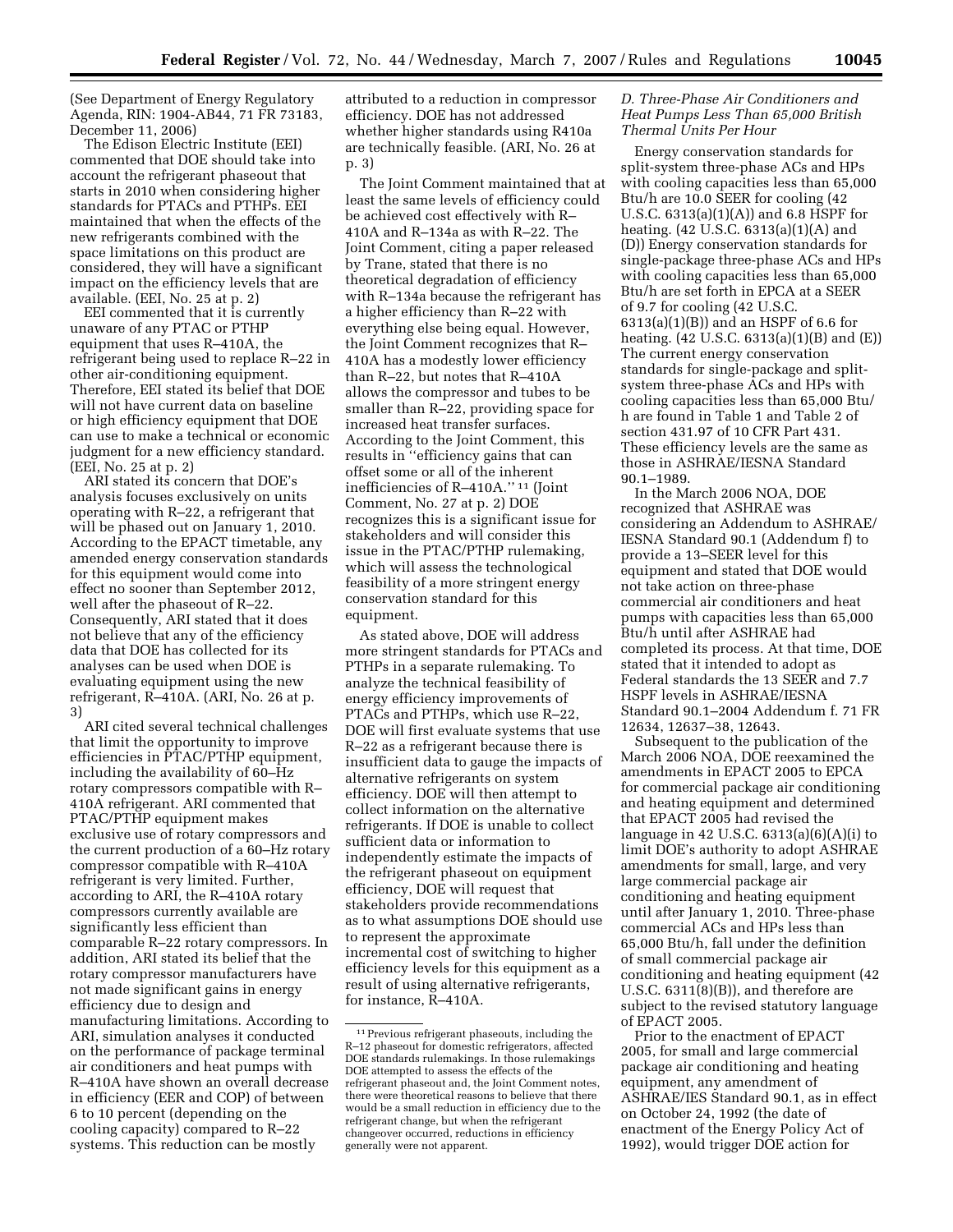adopting amended uniform national standards for this equipment. However, EPACT 2005 changed the October 24, 1992, date for this equipment, so that only an amendment of ASHRAE/IES Standard 90.1 as in effect on January 1, 2010, would trigger DOE action to adopt amended uniform national standards for these products. (42 U.S.C. 6313(a)(6)(A)(i)) This revised statutory requirement, on its face, precludes DOE from adopting the efficiency levels in Addendum f to ASHRAE/IESNA Standard 90.1–2004 for three-phase commercial ACs and HPs less than 65,000 Btu/h at this time. The revised provision states:

If ASHRAE/IES Standard 90.1, *as in effect on January 1, 2010*, is amended with respect to any small commercial package air conditioning and heating equipment, large commercial package air conditioning and heating equipment, and very large commercial package air conditioning and heating equipment \* \* \* the Secretary shall establish an amended uniform national standard for that product at the minimum level for each effective date specified in the amended ASHRAE/IES Standard 90.1[.]

(42 U.S.C. 6313(a)(6)(A)(i)) (Emphasis added.) Because of this statutory change, it is outside the scope of DOE's authority to adopt these ASHRAE/ IESNA Standard 90.1 levels at this time. Three-phase ACs and HPs less than 65,000 Btu/h are within the small commercial packaged air conditioning and heating equipment product categories listed in the clause that contains the January 1, 2010 date. (42 U.S.C. 6313 (a)(6)(A)(i)) Addendum f to ASHRAE/IESNA Standard 90.1–2004 was adopted on April 1, 2006, and in effect prior to January 1, 2010, the date before which DOE has no authority to consider adoption of an ASHRAE amendment affecting this equipment.

Subsection (a)(1)(A)–(B) establishes statutory standards for certain small commercial air conditioning and heating equipment that is manufactured after January 1, 1994, but before January 1, 2010. (42 U.S.C. 6313(a)(1)(A)–(B)) These standards are applicable to threephase air conditioners and heat pumps less than 65,000 Btu/h, as well as SPVU's less than 65,000 Btu/h, discussed in Section II.E below.

While EPACT 2005 set standards for certain small, large, and very large commercial package air conditioning and heating equipment manufactured on or after January 1, 2010 (42 U.S.C. 6313 (7)–(9)), Congress did not provide standards for either three-phase air conditioning and heat pumps less than 65,000 Btu/h or SPVUs less than 65,000 Btu/h manufactured on or after January 1, 2010. Congress, however, did give

DOE explicit rulemaking authority to consider and adopt more stringent standards for three-phase air conditioning and heat pumps less than 65,000 Btu/h and SPVUs less than 65,000 Btu/h, along with large and very large commercial package air conditioning and heating equipment, if ASHRAE/IESNA Standard 90.1 is not amended during the five-year period beginning on the effective date of a standard. (42 U.S.C. 6313(a)(6)(A)(ii)) The criteria for such a rulemaking are described in 42 U.S.C.  $6313(a)(6)(B)(i)$ – (ii).

EPACT 2005 gives DOE authority to initiate a rulemaking ''[i]f ASHRAE/IES Standard 90.1 is not amended \* \* \* during the 5-year period beginning on the effective date of a standard,'' but Congress does not define the term ''effective date of a standard.'' Since the effective date of the statutory standards in EPACT 2005 is the date of enactment of the legislation, that is, August 8, 2005, DOE interprets the five-year waiting period to begin on August 8, 2005. Therefore, EPACT 2005 provides ASHRAE from January 2, 2010, until August 8, 2010, to amend ASHRAE/ IESNA Standard 90.1 on its own in order to trigger DOE action. After August 8, 2010, DOE may initiate its own rulemaking to set more stringent standards for this equipment.

Thus, the text of EPCA clearly prohibits amendments to the standards for small commercial package air conditioning and heating equipment, large commercial package air conditioning and heating equipment, and very large commercial package air conditioning and heating equipment until after January 1, 2010.

#### *E. Single-Package Vertical Air Conditioners and Single-Package Vertical Heat Pumps Less Than 65,000 Btu/h*

On June 2, 2002, ASHRAE published Addendum d to ASHRAE/IESNA Standard 90.1–1999, which incorporated efficiency levels for SPVUs. In the March 2006 NOA DOE stated that it was not able to adopt as Federal requirements the standards and test procedures in Addendum d for SPVUs for the following reasons: (1) Taking into account the ''Exclusions'' in the Scope section of ARI Standard 390– 2001, the Addendum appeared to prescribe requirements for few if any of the equipment covered by EPCA; neither Addendum d nor any other provision of ASHRAE/IESNA Standard 90.1 defines or describes SPVUs; (2) assuming Addendum d did prescribe standards and test procedures for SPVUs covered by EPCA, the addendum

did not clearly delineate SPVUs according to the statutory scheme set forth in EPCA, and disregarded EPCA's definitions and classifications for commercial air-conditioning equipment; and (3) to the extent it addressed equipment covered by EPCA, the addendum appeared to contain efficiency levels for some categories of equipment that were lower than the minimum efficiency standards currently required under EPCA. 71 FR 12643. DOE formally rejected Addendum d for reasons summarized above and submitted a formal comment to ASHRAE during the public review period. (Michael J. McCabe letter to Mr. Karim Amrane, Air-Conditioning and Refrigeration Institute, dated July 25, 2003).

In response to DOE's comment and in rejection of Addendum d, ASHRAE adopted Addendum b to ASHRAE/ IESNA Standard 90.1–2004 (Addendum b). Addendum b redefined both SPVACs and SPVHPs from the definition provided in Addendum d to include encased air-cooled small or large commercial package air-conditioning and heating equipment. In addition, Addendum b created SPVU equipment categories corresponding to the existing cooling capacities in EPCA for commercial package air-conditioning and heating equipment (*i.e.*, less than 65,000 Btu/h, greater than or equal to 65,000 but less than 135,000 Btu/h, and greater than or equal to 135,000 but less than 240,000 Btu/h). Addendum b also adopted a revised set of efficiency levels for three categories of SPVUs. These amended energy conservation standards in Addendum b use EER and COP descriptors to provide SPVU efficiency levels in a manner consistent with other commercial HVAC equipment, thus eliminating the use of the common residential central AC and HP descriptors of SEER and HSPF.

In the March 2006 NOA, DOE considered the potential energy savings for efficiency levels higher than those in Addendum b for SPVU equipment and requested comments on the appropriateness of adopting Addendum b efficiency levels for SPVUs less than 65,000 Btu/h. 71 FR 12634, 12638, 12646. After the publication of the March 2006 NOA, DOE reexamined the amendments in EPACT 2005 to EPCA for commercial package air conditioning and heating equipment. As noted above, DOE determined that EPACT 2005 had revised the language in 42 U.S.C.  $6313(a)(6)(A)(I)$  to limit DOE's authority to adopt ASHRAE amendments for small, large, and very large commercial package air conditioning and heating equipment until after January 1, 2010.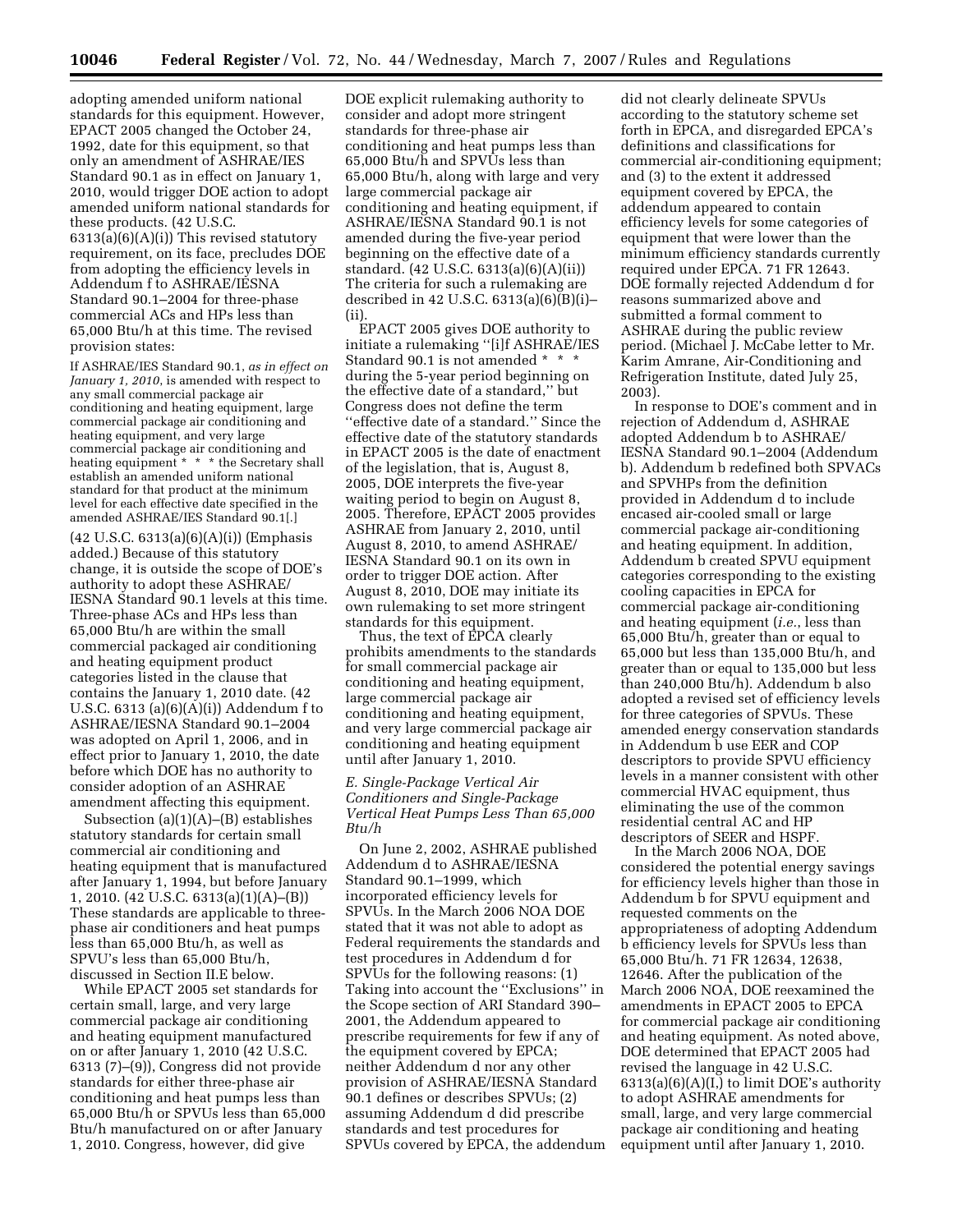SPVUs less than 65,000 Btu/h fall under the definition of small commercial package air conditioning and heating equipment. (42 U.S.C. 6311(8)(A)). Any SPVU with cooling capacities below 760,000 Btu/h would fit within the product categories listed in the clause that contains the January 1, 2010, date. (42 U.S.C. 6313(a)(6)(A)(i)) Accordingly, for the reasons stated above in Section II.D above, DOE has concluded that it cannot adopt the efficiency levels in Addendum b to ASHRAE/IESNA Standard 90.1–2004 for SPVUs less than 65,000 Btu/h, contrary to its stated intentions in the March 2006 NOA, because it is outside the scope of DOE's authority to adopt the ASHRAE/IESNA Standard 90.1 levels at this time for this equipment.

### *F. Single-Package Vertical Air Conditioners and Single-Package Vertical Heat Pumps Greater Than or Equal to 65,000 Btu/h and Less Than 240,000 Btu/h*

In the March 2006 NOA, DOE stated that EPCA's energy efficiency standards for commercial packaged air conditioners and heat pumps implicitly cover SPVUs greater than or equal to 65,000 Btu/h and less than 240,000 Btu/ h, and, specifically, the standards added to EPCA by EPACT 2005 apply to these larger units. DOE also stated that the rule under consideration in the March 2006 NOA only addressed SPVUs less than 65,000 Btu/h. 71 FR 12634, 12638.

DOE received several comments regarding its conclusion that SPVUs with larger capacities are covered under the standards specified by EPACT 2005. ARI disagreed with DOE's position, and argued that Addendum b to ASHRAE/ IESNA Standard 90.1–2004 established a new product class for SPVUs in 2002 (three years before enactment of EPACT 2005); that DOE started a rulemaking on SPVUs well before EPACT 2005 was enacted into law according to the semiannual regulatory agendas published in 2003 and 2004; and that the minimum efficiency standards for small, large, and very large commercial air conditioners established by EPACT 2005 were never intended to apply to SPVUs. (ARI, No. 26 at p. 5) Contrary to ARI's belief, the Joint Comment agreed with DOE's position as summarized in the March 2006 NOA and further argued that the EPACT 2005 standards for commercial unitary air-conditioning and heating equipment cover SPVUs with cooling capacities greater than or equal to 65,000 Btu/h. (Joint Comment, No. 27 at p. 4)

DOE is not persuaded by ARI's comment that the conclusion presented in the March 2006 NOA is incorrect and that SPVUs with cooling capacities greater than or equal to 65,000 Btu/h were not meant to be covered by EPACT 2005 levels and, instead, should be required to meet the lower standards found in Addendum b. The definition in EPACT 2005 for large commercial package air conditioning and heating equipment covers commercial packaged air-conditioning and heating equipment with cooling capacities greater than or equal to 65,000 Btu/h and less than 760,000 Btu/h, which would include SPVUs. Although the term SPVU itself is not used in EPCA, all SPVUs, regardless of cooling capacity, come within the definitions of small, large and very large commercial packaged airconditioning and heating equipment. (42 U.S.C. 6311(8)(A)–(D). There is no language in EPCA to indicate that SPVUs are a separate product and should be subject to different energy conservation standards than in EPACT 2005. EPACT 2005 set energy efficiency standards for small, large and very large commercial package air conditioning and heat equipment, effective for equipment manufactured on or after January 1, 2010. (42 U.S.C. 6313(a)(7)– (9). Since EPACT 2005 set such standards, DOE must follow them. DOE cannot ignore the statutory standards. Only a legislative change could accomplish the result requested by ARI.

Bard commented that larger SPVUs (greater than 65,000 Btu/h) cannot be manufactured to meet the statutory standards in EPACT 2005 due to their geometry. (Bard, No. 29 at p. 4) In response, DOE notes that absent a legislative change, the only relief from these statutory standards is in the form of exception relief. The DOE Organization Act (DOEOA) authorizes DOE to grant exception relief. DOEOA section 504(a), 42 U.S.C. 7194(a). The DOEOA permits adjustments to any rule, regulation or order ''as may be necessary to prevent special hardship, inequity, or unfair distribution of burdens \* \* \*'' *Id.* Manufacturers may apply for exception relief by following DOE's procedural regulations in 10 CFR Part 1003, Subparts B and C.

Accordingly, in today's final rule, consistent with the March 2006 NOA, DOE is affirming that the EPACT 2005 efficiency levels, as codified in § 431.97(b) of 10 CFR Part 431, apply to SPVUs greater than or equal to 65,000 Btu/h and less than 760,000 Btu/h.

#### **III. Procedural Requirements**

### *A. Review Under Executive Order 12866*

Today's regulatory action is not a ''significant regulatory action'' under section 3(f) of Executive Order 12866,

''Regulatory Planning and Review,'' 58 FR 51735 (October 4, 1993). Accordingly, this action was not subject to review under the Executive Order by the Office of Information and Regulatory Affairs.

#### *B. Review Under the Regulatory Flexibility Act*

The Regulatory Flexibility Act (5 U.S.C. 601 *et seq.*) requires preparation of an initial regulatory flexibility analysis for any rule that by law must be proposed for public comment, unless the agency certifies that the rule, if promulgated, will not have a significant economic impact on a substantial number of small entities. As required by Executive Order 13272, Proper Consideration of Small Entities in Agency Rulemaking, 67 FR 53461 (August 16, 2002), DOE published procedures and policies on February 19, 2003, to ensure that the potential impacts of its rules on small entities are properly considered during the rulemaking process. 68 FR 7990. DOE has made its procedures and policies available on the Office of General Counsel's Web site: *http:// www.gc.doe.gov.* 

DOE reviewed today's final rule under the provisions of the Regulatory Flexibility Act and the procedures and policies published on February 19, 2003. 68 FR 7990. This final rule does not impose any requirement on any entities, including small entities. Therefore, DOE certifies that today's action will not have a significant economic impact on a substantial number of small entities, and no regulatory flexibility analysis has been prepared.

### *C. Review Under the Paperwork Reduction Act of 1995*

This rule imposes no new information or recordkeeping requirements. Accordingly, Office of Management and Budget clearance is not required under the Paperwork Reduction Act. (44 U.S.C. 3501 *et seq.*)

## *D. Review Under the National Environmental Policy Act of 1969*

EPCA provides that if ASHRAE/ IESNA Standard 90.1 is amended, the Secretary must adopt the amended efficiency requirements in ASHRAE/ IESNA Standard 90.1 for covered equipment, unless the Secretary determines that certain conditions for requiring more stringent standards are met, or the amendment would increase the maximum allowable energy use or decrease the minimum required energy efficiency of a covered product or would result in the unavailability of a product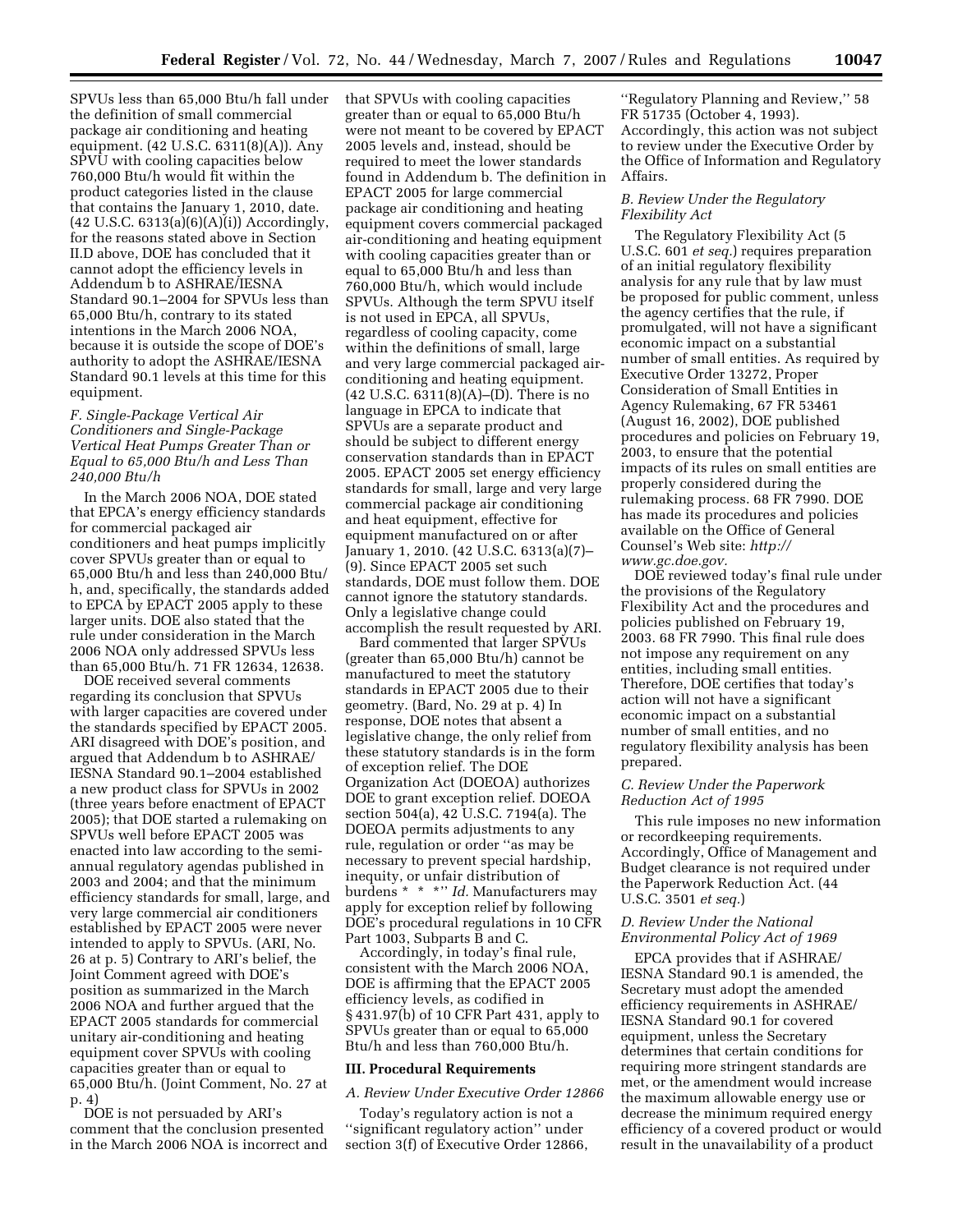type in the United States. (42 U.S.C. 6313(a)(6)(A) and (B))

For the reasons discussed in II. above, DOE has concluded that it lacks authority to pursue higher standards for gas-fired instantaneous water heaters and large commercial packaged boilers. For small commercial packaged boilers with capacities greater than 300,000 Btu/h and less than or equal to 2.5 million British thermal units per hour, DOE is declining to adopt revised efficiency standards contained in the ASHRAE/IESNA Standard 90.1–1999 because they are not as stringent as those prescribed by EPCA. In addition, DOE has decided to conduct a separate rulemaking to consider whether standards at higher levels than those in the ASHRAE/IESNA Standard 90.1– 1999 are warranted for packaged terminal air conditioners and packaged terminal heat pumps. Finally, DOE has concluded it does not have the authority to adopt, as uniform national standards, efficiency standards contained in Addenda f and Addenda b, respectively, to ASHRAE/IESNA Standard 90.1–2004 for three-phase commercial air conditioners and heat pumps with cooling capacities less than 65,000 British thermal units per hour, and single-package vertical air conditioners and single-package vertical heat pumps with cooling capacities less than 65,000 Btu/h.

Accordingly, to the extent that DOE lacks discretion to adopt the amended ASHRAE/IESNA Standard 90.1, NEPA does not apply. Moreover, because the final rule prescribing no new energy efficiency standards and would not change the environmental effect of compliance with 10 CFR Part 431, the Department has determined that this rule is, in any event, covered under the Categorical Exclusion found at paragraph A5 of Appendix A, 10 CFR Part 1021, which applies to rulemaking interpreting an existing rule or regulation with no change in environmental effect. Therefore, neither an environmental assessment nor an environmental impact statement is required.

#### *E. Review Under Executive Order 13132*

Executive Order 13132, ''Federalism,'' 64 FR 43255 (August 4, 1999) imposes certain requirements on agencies formulating and implementing policies or regulations that preempt State law or that have federalism implications. The Executive Order requires agencies to examine the constitutional and statutory authority supporting any action that would limit the policymaking discretion of the States and to carefully assess the necessity for such actions. The

Executive Order also requires agencies to have an accountable process to ensure meaningful and timely input by State and local officials in the development of regulatory policies that have federalism implications. On March 14, 2000, DOE published a statement of policy describing the intergovernmental consultation process it will follow in developing such regulations. 65 FR 13735. DOE is prescribing no new standards and imposing no other requirements in this rulemaking. Therefore, this final rule does not have a substantial direct effect on the States, on the relationship between the national government and the States, or on the distribution of power and responsibilities among the various levels of government.

#### *F. Review Under Executive Order 12988*

Regarding the review of existing regulations and the promulgation of new regulations, section 3(a) of Executive Order 12988, ''Civil Justice Reform,'' 61 FR 4729 (February 7, 1996) imposes on Federal agencies the general duty to adhere to the following requirements: (1) Eliminate drafting errors and ambiguity; (2) write regulations to minimize litigation; and (3) provide a clear legal standard for affected conduct rather than a general standard and promote simplification and burden reduction. Section 3(b) of Executive Order 12988 specifically requires that Executive agencies make every reasonable effort to ensure that the regulation: (1) Clearly specifies the preemptive effect, if any; (2) clearly specifies any effect on existing Federal law or regulation; (3) provides a clear legal standard for affected conduct while promoting simplification and burden reduction; (4) specifies the retroactive effect, if any; (5) adequately defines key terms; and (6) addresses other important issues affecting clarity and general draftsmanship under any guidelines issued by the Attorney General. Section 3(c) of Executive Order 12988 requires Executive agencies to review regulations in light of applicable standards in section 3(a) and section 3(b) to determine whether they are met or it is unreasonable to meet one or more of them. As a result of its analysis of the evidence and the law, DOE has decided not to prescribe amended standards for the equipment covered in this rulemaking. Because it is not imposing any requirement on any person or entity, Executive Order 12988 does not apply to this rulemaking.

# *G. Review Under the Unfunded Mandates Reform Act of 1995*

Title II of the Unfunded Mandates Reform Act of 1995 (UMRA) (Pub. L. 104–4) requires each Federal agency to assess the effects of Federal regulatory actions on State, local, and Tribal governments and the private sector. For a proposed regulatory action likely to result in a rule that may cause expenditures by State, local, and Tribal governments, in the aggregate, or by the private sector of \$100 million or more in any one year (adjusted annually for inflation), section 202 of UMRA requires a Federal agency to publish a written statement that estimates the resulting costs, benefits, and other effects on the national economy. (2 U.S.C. 1532(a), (b)) The UMRA also requires a Federal agency to develop an effective process to permit timely input by elected officers of State, local, and Tribal governments on a proposed ''significant intergovernmental mandate,'' and requires an agency plan for giving notice and opportunity for timely input to potentially affected small governments before establishing any requirements that might significantly or uniquely affect small governments. On March 18, 1997, DOE published a statement of policy on its process for intergovernmental consultation under UMRA (62 FR 12820) (also available at *http://www.gc.doe.gov*). This final rule prescribes no standards or other requirements, so these requirements under the UMRA do not apply.

### *H. Review Under the Treasury and General Government Appropriations Act, 1999*

Section 654 of the Treasury and General Government Appropriations Act, 1999 (Pub. L. 105–277) requires Federal agencies to issue a Family Policymaking Assessment for any rule that may affect family well-being. This final rule would not have any impact on the autonomy or integrity of the family as an institution. Accordingly, DOE has concluded that it is not necessary to prepare a Family Policymaking Assessment.

#### *I. Review Under Executive Order 12630*

DOE has determined under Executive Order 12630, ''Governmental Actions and Interference with Constitutionally Protected Property Rights,'' 53 FR 8859 (March 18, 1988) that this regulation would not result in any takings which might require compensation under the Fifth Amendment to the United States Constitution.